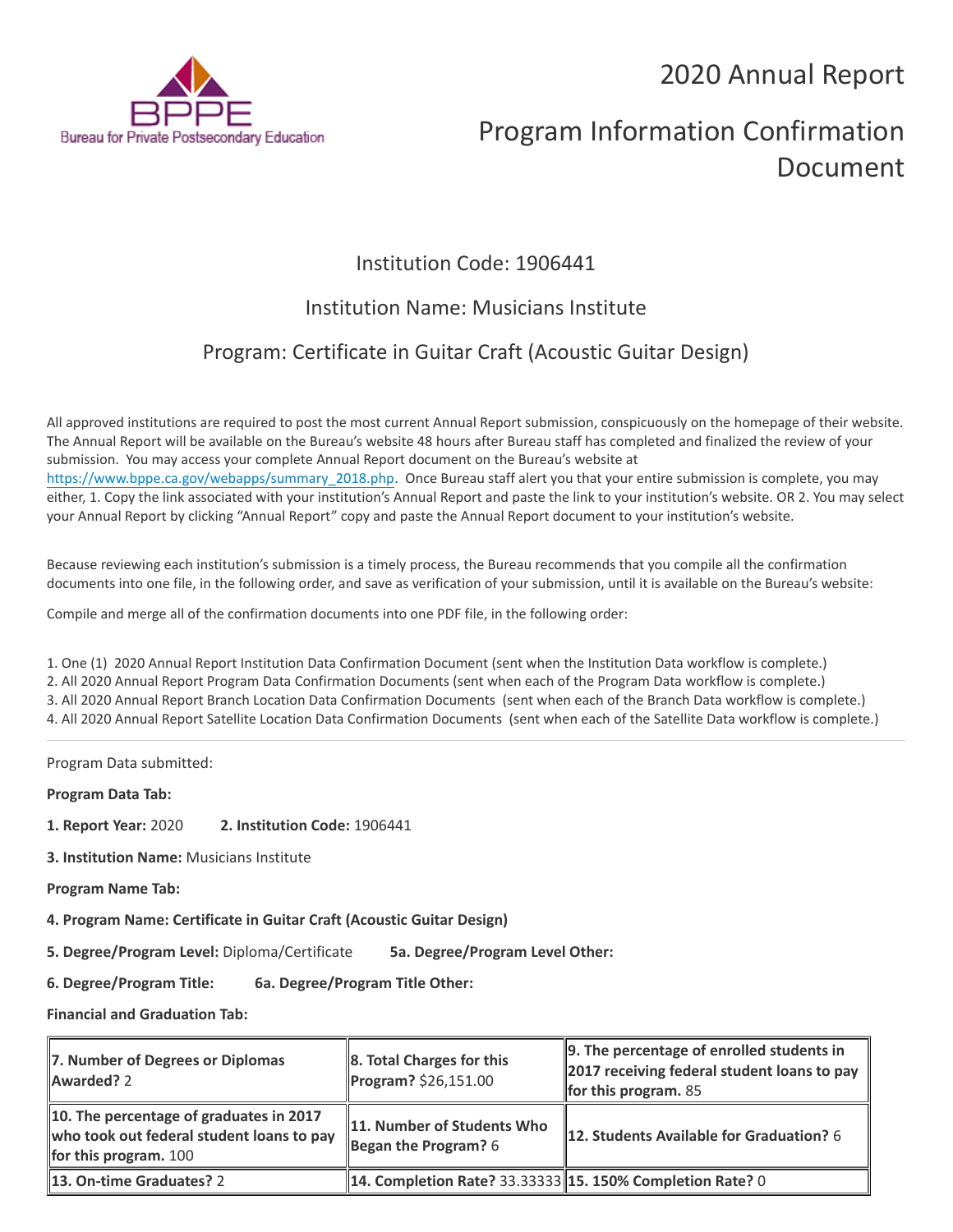#### **16. Is the above data taken from the Integrated Postsecondary Education Data System (IPEDS) of the United States Department of Education?** Yes

#### **Placement Data Tab:**

CEC § 94929.5 requires institutions to report placement data for every program that is designed or advertised to lead to a particular career, or advertised or promoted with any claim regarding job placement.

| 17. Graduates Available for<br><b>Employment? 2</b>                                                                                                                     | 18 Graduates Employed in the<br>$\blacktriangleright$ Field? 1 | 19. Placement Rate? 50 |  |  |  |
|-------------------------------------------------------------------------------------------------------------------------------------------------------------------------|----------------------------------------------------------------|------------------------|--|--|--|
| 20. Graduates Employed in the field                                                                                                                                     |                                                                |                        |  |  |  |
| 20b. At least 30 hours per week? 1<br>20a. 20 to 29 hours per week? $0$                                                                                                 |                                                                |                        |  |  |  |
| $\ $ 21. Indicate the number of graduates employed                                                                                                                      |                                                                |                        |  |  |  |
| 21a. In a single position in the field of study: 1<br>21b. Concurrent aggregated positions in the field of<br>study: $0$                                                |                                                                |                        |  |  |  |
| 21d. By the institution or an employer owned by the institution, or<br>21c. Freelance/self-employed: 0<br>$\ $ an employer who shares ownership with the institution: 0 |                                                                |                        |  |  |  |

#### **Exam Passage Rate Tab:**

5 CCR §74112(j) requires the institution to collect the exam passage data directly from its graduates if the exam passage data is not available from the licensing agency.

**22. Does this educational program lead to an occupation that requires State licensing?** No

#### **22a. Do graduates have the option or requirement for more than one type of State licensing exam?**

 **Option/Requirement #1: Option/Requirement #2: Option/Requirement #3: Option/Requirement #4:**

**Exam Passage Rate - Year 1 Tab:**

**23. Name of the State licensing entity that licenses the field:** No

**24. Name of Exam?**

| 25. Number of Graduates Taking | 26. Number Who Passed the | 27. Number Who Failed the | $\ 28.$ Passage |
|--------------------------------|---------------------------|---------------------------|-----------------|
| <b>State Exam?</b>             | <b>State Exam?</b>        | <b>State Exam?</b>        | Rate?           |

**29. Is This Data from the State Licensing Agency that Administered the Exam? 29a. Name of Agency:**

**30. If the response to #29 is "No", provide a description of the process used for Attempting to Contact Students.**

**Exam Passage Rate - Year 2 Tab:**

**31. Name of the State licensing entity that licenses the field:**

**32. Name of Exam?**

| 33. Number of Graduates Taking | 34. Number Who Passed the | <b>35. Number Who Failed the</b> | $\parallel$ 36. Passage |
|--------------------------------|---------------------------|----------------------------------|-------------------------|
| <b>State Exam?</b>             | <b>State Exam?</b>        | <b>State Exam?</b>               | $\parallel$ Rate?       |

**37. Is This Data from the State Licensing Agency that Administered the Exam? 37a. Name of Agency:**

**38. If the response to #37 is "No", provide a description of the process used for Attempting to Contact Students.** 

**Salary Data Tab:**